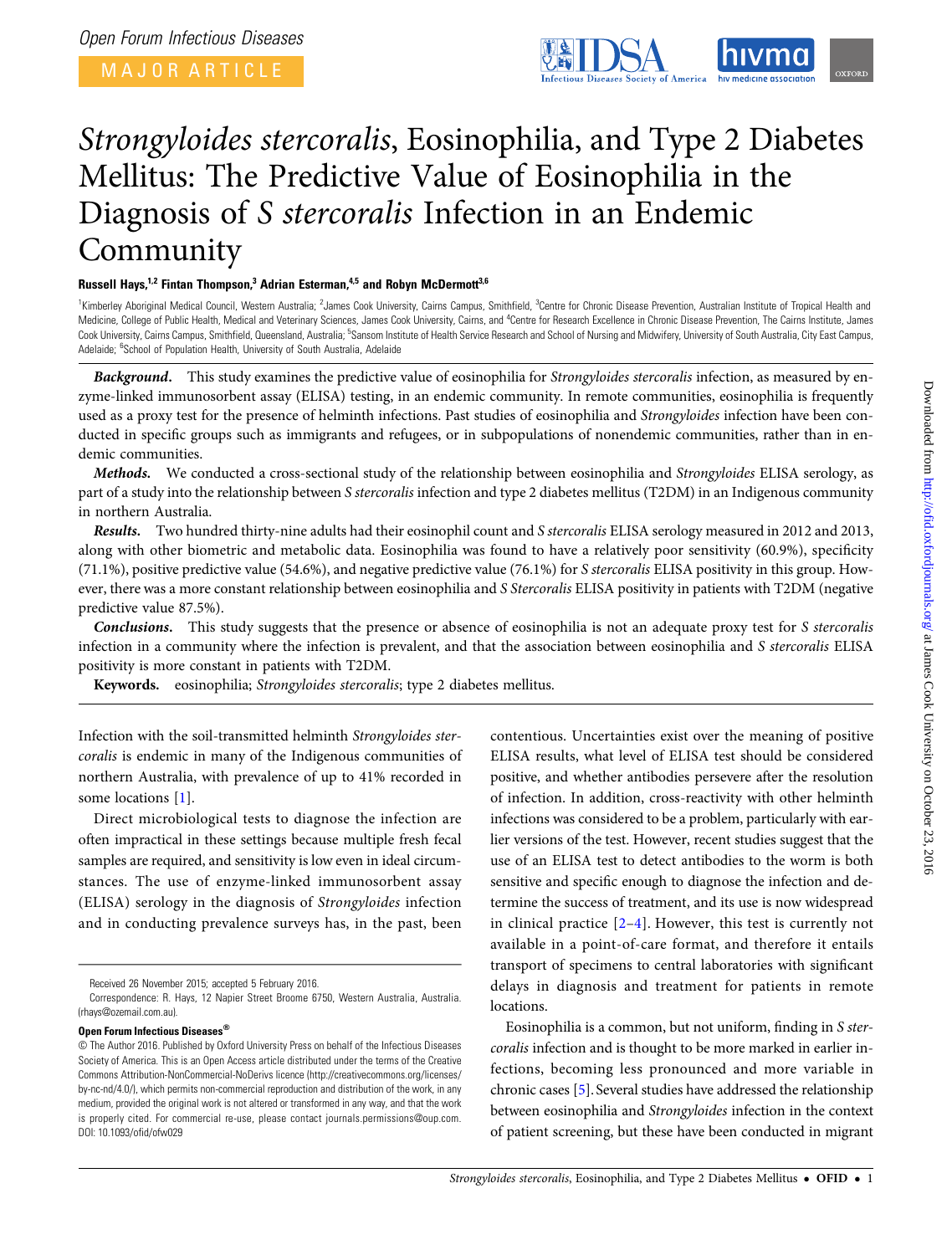and traveler populations, or in subpopulations of nonendemic societies [\[6](#page-4-0)–[12](#page-4-0)], and have often not addressed the prevalence of Strongyloides in patients without eosinophilia.

Infections that are endemic to northern Australia and that are known to produce eosinophilia include Trichuris trichuria, hookworm species, Hymenolepis nana, Toxocara canis, Giardia duodenalis, and S stercoralis  $[13]$  $[13]$ , as well as ectoparasites such as Sarcoptes scabiei, resulting in eosinophilia being a common finding in this region.

As part of a study conducted into the relationship between type 2 diabetes mellitus (T2DM) and S stercoralis infection, we examined the prevalence of eosinophilia in relation to Strongyloides infection, as measured by ELISA serology, in an Aboriginal community. Data from this study demonstrated a negative relationship between S Stercoralis infection and T2DM [[1](#page-4-0)], and these data have suggested that T2DM is a predictor of treatment failure in this setting [[14\]](#page-5-0). Eosinophilia is thought to be central to the process by which helminth infections can affect the metabolic status of infected subjects through a process of immunomodulation [[15](#page-5-0)].

This study provides, for the first time, data on the predictive value of eosinophilia in the diagnosis of S stercoralis infection in an endemic community and analyses this in the context of T2DM.

## MATERIALS AND METHODS

The study was conducted in 3 related Indigenous communities, located within a 100 km radius in the Tanami desert region of Western Australia. Opportunistic testing for, and treatment of, S stercoralis was commenced in these communities in 2012 according to the best practice guidelines of the Australian Strongyloides working group [[16\]](#page-5-0).

Strongyloides stercoralis ELISA testing was ordered, often in conjunction with other routine laboratory investigations. Testing was performed by Pathwest Laboratory in Perth Western Australia, using the commercial Strongyloides IgG ELISA (DRG laboratory). The reference values, in units of absorbance, for this test were as follows: less than 0.2 −Negative; 0.2 to 0.4 −Equivocal; >0.4 −Positive. However, as was noted by the laboratory, these ranges were developed in a metropolitan population where the prevalence of S stercoralis was very low (manufacturers information). To reduce the possibility of false-negative results, a modified range was used. All values greater than or equal to 0.30 were considered positive and treated. All values <0.30 were considered equivocal and were retested after a period of 6 months, to ascertain the rate of seroconversion (and presumably therefore new infections) in this group. Only 3 seroconversions were found in this time, and the analysis for this study was performed using the results of the initial testing only.

Data were extracted including the age, sex, date of testing, S stercoralis ELISA titer hemoglobin, total eosinophil count, percentage eosinophilia, height, weight, calculated body mass index (BMI), diabetic status and HbA1C triglyceride level, high-

2 • OFID • Hays et al

density lipoprotein, and total cholesterol. The study population for this study was identical to that in our 2 previous studies in this community [[1](#page-4-0), [14\]](#page-5-0).

Eosinophilia was defined as a total eosinophil count of  $0.50 \times 10^9$ /L or greater. Diabetes was defined in this group as an HbA1C reading of 6.5% or greater, or a random blood glucose of more than 11.1 mmol/L, or a fasting blood glucose of more than 7.0 mmol/L, either at the time of testing, or in the past in patients already receiving treatment for diabetes.

### Ethical Approval

The protocol for this study was approved in principle by the Kimberley Aboriginal Health Planning Forum. All participant were 21 years of age or older. Because no investigations or treatments apart from those required for best clinical practice were being performed, and literacy levels are very low in the study population, verbal consent was considered appropriate. Verbal consent was obtained from all participants and recorded electronically. Formal ethical approval was granted by the Western Australian Aboriginal Health Ethics Committee (HREC:515).

## Statistical Analysis

Descriptive statistics, including means, medians, percentages, and their respective 95% confidence intervals (CIs), were used to analyze the demographic and clinical characteristics of participants. The accuracy of eosinophilia ( $\geq$ 0.50) as a measure of S stercoralis status (E-titer  $\geq$ 0.30) was evaluated using sensitivity and specificity measures. To account for the high prevalence of S stercoralis, the positive predictive value (PPV) and negative predictive value (NPV) for the  $\geq$ 0.50 eosinophilia cutoff were also calculated. These diagnostic test evaluations were also undertaken separately for participants with and without diabetes.

Four logistic regression analyses were undertaken to examine the association between diabetes status and the sensitivity, specificity, PPV, and NPV of eosinophilia as measure of S stercoralis. As a first step, dichotomous variables were created to flag participants that were true-positive cases (eosinophilia  $\geq 0.50$ and E-titer  $\geq$ 0.30) or true-negative cases (eosinophilia <0.50 and E-titer  $<$  0.30).

The sensitivity regression was the odds of diabetic participants with S stercoralis having a positive eosinophilia diagnosis (true positive) compared with the odds of the same true-positive diagnosis among nondiabetic participants. The specificity regression was the odds of a true negative diagnosis by these diabetes groups.

Analysis of PPV was the odds of a true-positive diagnosis among diabetic patients with a positive eosinophilia compared with nondiabetic patients. The NPV regression was the odds of true-negative diagnosis among those with a negative eosinophilia result, again by diabetes status.

All regression analyses were also adjusted for sex, age, BMI, and previous anthelminthic treatment with albendazole. Cases with missing values on any of these variables were dropped from the adjusted modeling. A 5% significance level was used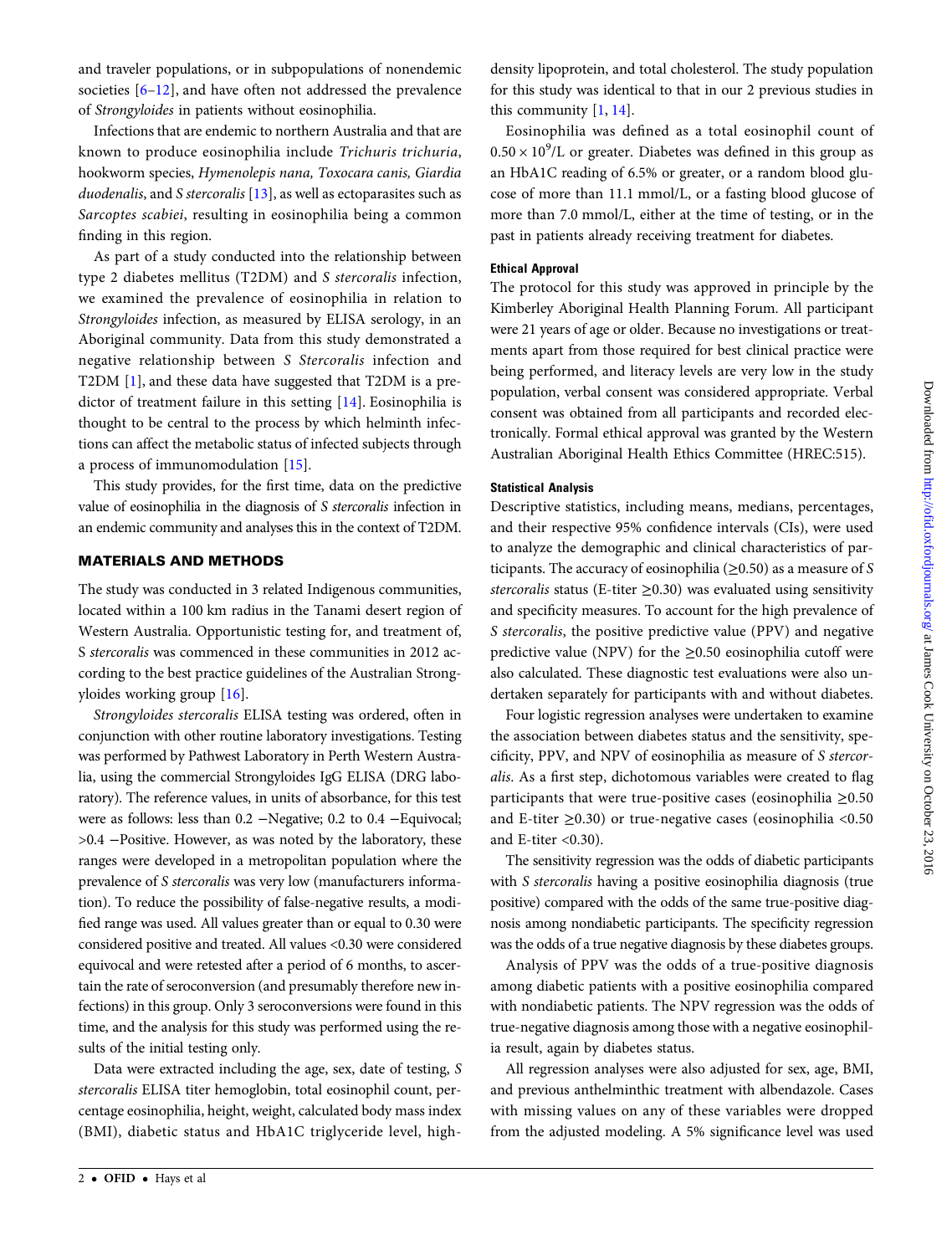for all statistical tests, and all analyses were undertaken using Stata, version 13 (StataCorp, 2013; Stata Statistical Software: Release 13; StataCorp LP, College Station, TX).

## RESULTS

Two hundred fifty-nine patients were screened, with 92 (35.5%; 95% CI, 29.9%–41.6%) cases of Strongyloides infection, as indicated by ELISA serology of  $\geq$ 0.30, diagnosed. However, eosinophil counts were available for only 239 patients, with the missing values being due to specimen degradation during transport. Of the 20 degraded specimens, 5 were positive for S stercoralis by ELISA testing and 7 had T2DM. Table 1 details the clinical characteristics of the 239 patients with both ELISA testing results and eosinophil counts.

Table 2 shows that 97 patients had eosinophilia, giving an overall prevalence of 40.6% (95% CI, 34.5%–47.0%). In the infected patients, the prevalence was 60.9% (50.1%–70.7%). The prevalence of eosinophilia was similar in diabetic compared with nondiabetic subjects (41.9% [95% CI, 33.5%–50.9%] and 39.1% [95% CI, 30.5%–48.5%], respectively; odds ratio  $[OR] = 1.12, 95\% \text{ CI}, .67\% - 1.88, P = .659$ , whereas the prevalence of eosinophilia was higher in infected diabetics compared with infected nondiabetics, although this difference did not reach statistical significance (71.0% [95% CI, 51.8%–84.8%] and 55.4% [95% CI, 41.9%–68.1%], respectively; OR = 1.97, 95% CI, .77%–5.03,  $P = .156$ ).

One quarter (25.0%) of the diabetic patients had a positive S stercoralis ELISA test compared with almost half of the nondiabetic patients (48.7%). Eosinophilia as a test for S stercoralis had a sensitivity of 60.9% and a specificity of 71.1% (Table [3\)](#page-3-0).

|  |  | Table 1. Clinical Characteristics of Study Participants (n = 239) |  |  |  |
|--|--|-------------------------------------------------------------------|--|--|--|
|--|--|-------------------------------------------------------------------|--|--|--|

| Variable                   | Ν   | Mean, Median or % | 95% CI, IQR       |
|----------------------------|-----|-------------------|-------------------|
| Age (years)                | 239 | 43.6              | $(41.8 - 45.5)$   |
| Male                       | 99  | 41.4%             | $(35.8 - 48.4)$   |
| Weight (kg)                | 235 | 81.0              | $(78.2 - 83.8)$   |
| $BMI$ (kg/m <sup>2</sup> ) | 226 | 29.5              | $(28.5 - 30.5)$   |
| $Hb$ (g/L)                 | 237 | 133.6             | $(131.4 - 135.7)$ |
| HbA1c %                    | 204 | 6.8 <sup>a</sup>  | $(5.9 - 8.9)$     |
| SBP (mmHg)                 | 239 | 126.8             | $(124.4 - 129.3)$ |
| DBP (mmHg)                 | 239 | 79.5              | $(78.0 - 80.9)$   |
| Cholesterol (mmol/L)       | 212 | 4.6               | $(4.4 - 4.7)$     |
| HDL (mmol/L)               | 211 | 0.90              | $(.87 - .93)$     |
| Triglycerides (mmol/L)     | 211 | 2.1 <sup>a</sup>  | $(1.4 - 3.0)$     |
| <b>Diabetes</b>            | 124 | 51.9%             | $(45.3 - 58.1)$   |
| Eosinophil count           | 239 | $0.43^{a}$        | $(.26-.71)$       |
| Eosinophil %               | 238 | $5.55^{a}$        | $(3.40 - 8.50)$   |
| E (ELISA) titer            | 239 | $0.15^{a}$        | $(.08-.49)$       |
| %E-titer $\geq$ 0.3        | 87  | 36.4%             | $(30.5 - 42.8)$   |
| Past anthelminthic therapy | 72  | 30.1%             | $(24.9 - 36.7)$   |

Abbreviations: BMI, body mass index; CI, confidence interval; DBP, diastolic blood pressure; ELISA, enzyme-linked immunosorbent assay; Hb, hemoglobin; HDL, high-density lipoprotein; IQR, interquartile range; SBP, systolic blood pressure.

<sup>a</sup> Median and IQR.

#### Table 2. Prevalence of Eosinophilia  $(≥0.5)$  and *Strongyloides stercoralis* (E-Titer  $\geq$ 0.3) by Diabetes Status

|                    |                            |                                      | S stercoralis Serology Status (ELISA<br>Titer) |                                 |      |       |       |  |
|--------------------|----------------------------|--------------------------------------|------------------------------------------------|---------------------------------|------|-------|-------|--|
|                    |                            | Positive<br>(% E-Titer<br>$\geq 0.3$ |                                                | Negative<br>(% E-Titer<br>< 0.3 |      | Total |       |  |
| Diabetes<br>Status | Eosinophils<br>Measure     | n                                    | $\%$                                           | n                               | %    | Ν     | %     |  |
| Nondiabetic        |                            | 56                                   | 48.7                                           | 59                              | 51.3 | 115   | 100.0 |  |
|                    | Eosinophilia $(≥0.5)$      | 31                                   | 68.9                                           | 14                              | 31.1 | 45    | 100.0 |  |
|                    | Noneosinophilia<br>(< 0.5) | 25                                   | 35.7                                           | 45                              | 64.3 | 70    | 100.0 |  |
| Diabetic           |                            | 31                                   | 25.0                                           | 93                              | 75.0 | 124   | 100.0 |  |
|                    | Eosinophilia $(≥0.5)$      | 22                                   | 42.3                                           | 30                              | 57.7 | 52    | 100.0 |  |
|                    | Noneosinophilia<br>(< 0.5) | 9                                    | 12.5                                           | 63                              | 87.5 | 72    | 100.0 |  |
| Total              |                            | 87                                   | 36.4                                           | 152                             | 63.6 | 239   | 100.0 |  |
|                    | Eosinophilia (≥0.5)        | 53                                   | 54.6                                           | 44                              | 45.4 | 97    | 100.0 |  |
|                    | Noneosinophilia<br>(< 0.5) | 34                                   | 23.9                                           | 108                             | 76.1 | 142   | 100.0 |  |

Bold value indicates total numbers in each category.

Abbreviation: ELISA, enzyme-linked immunosorbent assay.

Eosinophilia had an overall PPV of 54.6% and a NPV of 76.1%. The NPV of eosinophilia was higher in diabetic patients (87.5%, 95% CI, 77.6–94.1) compared with nondiabetic patients (64.3%, 95% CI, 51.9–75.4).

Because the ELISA cutoff level of 0.30 units was used in this study for purely clinical reasons, the analysis was repeated using the conventional cutoff of 0.40 units ([Supplementary Tables 1](http://ofid.oxfordjournals.org/lookup/suppl/doi:10.1093/ofid/ofw029/-/DC1)-[3](http://ofid.oxfordjournals.org/lookup/suppl/doi:10.1093/ofid/ofw029/-/DC1)) and again using a higher cutoff of 0.50 for the purposes of comparison. The NPV of eosinophilia remained high for both cutoff levels (81.0% for ≥0.40 and 86.6% for ≥0.50), and the differences between diabetic and nondiabetic patients remained comparable.

Logistic regression (Table [4\)](#page-3-0) showed that among the 97 patients with eosinophilia, the odds of having a positive S stercoralis ELISA test (PPV) were 67% lower among diabetic patients compared with those without diabetes ( $OR = 0.33$ , 95% CI, .14–.77,  $P = .010$ ). This difference remained after adjusting for age, sex, weight, BMI, and past treatment with anthelminthic drugs (n = 95, OR = 0.30, 95% CI, .11–.81,  $P = .018$ ). In comparison, diabetics without eosinophilia were almost 4 times more likely to also have a negative S stercoralis ELISA test (NPV), compared with nondiabetic patients without eosinophilia  $(n = 142, \text{ OR } = 3.89, 95\% \text{ CI}, 1.66-9.12, P = .002)$ . This difference remained after adjustment, although 14 patients were excluded due to missing values on potential confounding variables (n = 128, OR = 4.51, 95% CI, 1.73-11.76,  $P = .002$ ).

#### **DISCUSSION**

This study suggests that eosinophilia alone cannot be used to infer the presence of Strongyloides infection in patients from Indigenous communities where the condition is endemic. This is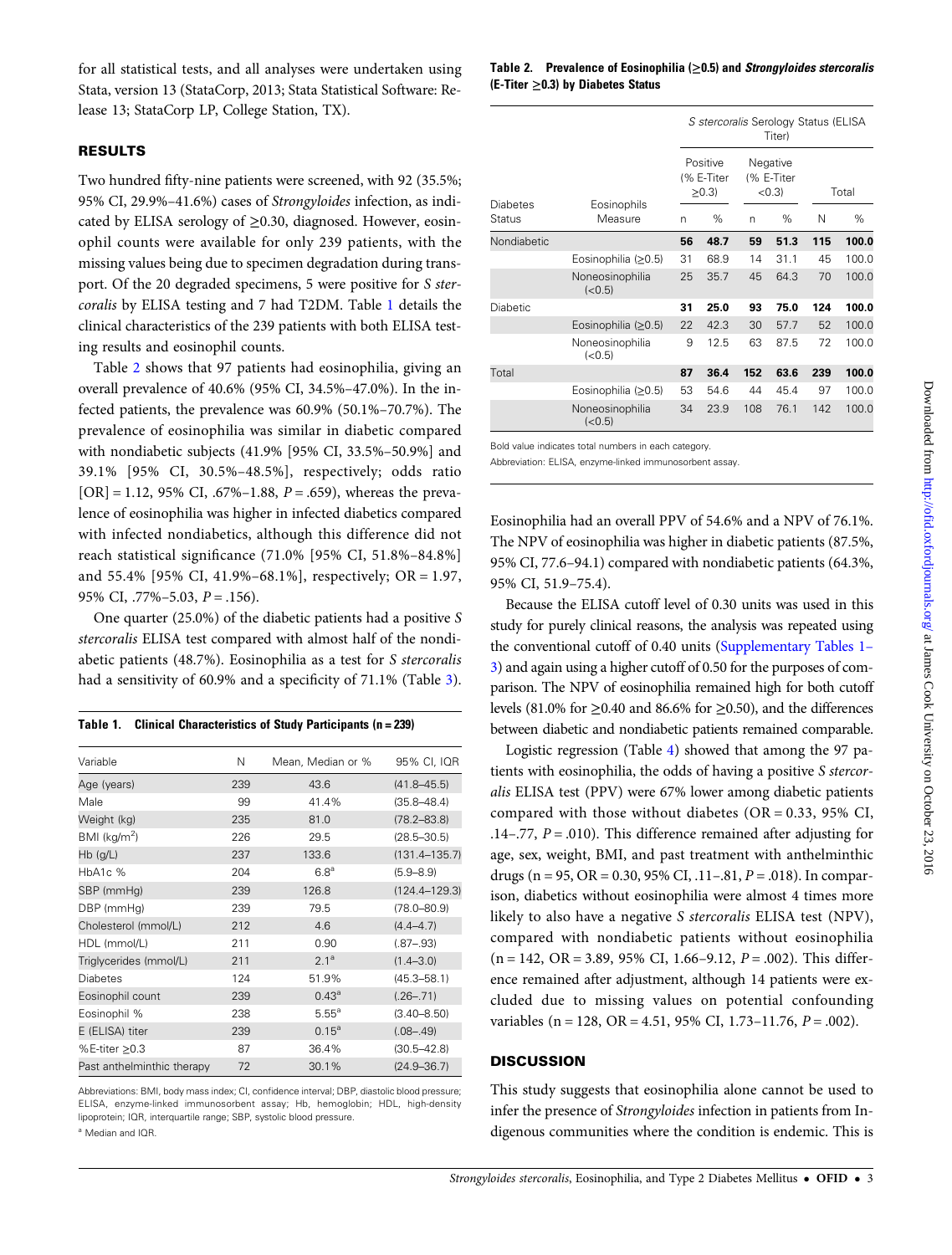<span id="page-3-0"></span>

|  |  |  |  |  |  |  | Table 3. Predictive Value of Eosinophilia (>0.5) for Strongyloides stercoralis Status Determined by Serology (E-Titer >0.3) |
|--|--|--|--|--|--|--|-----------------------------------------------------------------------------------------------------------------------------|
|--|--|--|--|--|--|--|-----------------------------------------------------------------------------------------------------------------------------|

|                           | Nondiabetic ( $n = 115$ ) | Diabetic ( $n = 124$ )   | Total ( $n = 239$ )<br>n(%) |  |
|---------------------------|---------------------------|--------------------------|-----------------------------|--|
| Parameters                | n(%)                      | n (%)                    |                             |  |
| True negatives            | 45 (39.1)                 | 63 (50.8)                | 108 (45.2)                  |  |
| False positives           | 14 (12.2)                 | 30(24.2)                 | 44 (18.4)                   |  |
| True positives            | 31(27.0)                  | 22(17.7)                 | 53(22.2)                    |  |
| False negatives           | 25(21.7)                  | 9(7.3)                   | 34(14.2)                    |  |
|                           | (%) (95% CI)              | (%) (95% CI)             | (%) (95% CI)                |  |
| Sensitivity               | $(55.4)$ $(41.5-68.7)$    | $(71.0)$ $(52-85.8)$     | $(60.9)$ $(49.9 - 71.2)$    |  |
| Specificity               | $(76.3)$ $(63.4 - 86.4)$  | $(67.7)$ $(57.3 - 77.1)$ | $(71.1)$ $(63.2 - 78.1)$    |  |
| Positive predictive value | $(68.9)$ $(53.4 - 81.8)$  | $(42.3)$ $(28.7-56.8)$   | $(54.6)$ $(44.2 - 64.8)$    |  |
| Negative predictive value | $(64.3)$ $(51.9 - 75.4)$  | $(87.5)$ $(77.6 - 94.1)$ | $(76.1)$ $(68.2 - 82.8)$    |  |

perhaps not a surprising finding given the large number of

other parasitic infections that are present in these communities and capable of causing eosinophilia.

However, the relatively low NPV of eosinophilia was more notable, suggesting that the absence of eosinophilia does not reliably rule out the diagnosis of Strongyloides infection in this setting. In fact, in this study, almost one quarter of patients without eosinophilia had positive Strongyloides ELISA serology. This is of relevance to clinicians because, in a remote setting, the absence of eosinophilia is often used as a proxy test to imply the absence of parasitic infection. This study suggests that such a practice would not be safe as a means to exclude Strongyloides infection, particularly in situations in which the patient faces immunosuppression or chemotherapy. Immunosuppression and or steroid therapy in the presence of undiagnosed Strongyloides infection can lead to hyperinfection syndrome, often with fatal consequences [\[17](#page-5-0)].

The findings are similar to those of Naidu et al [[7\]](#page-4-0) in their survey of refugee populations in Canada, where they are also at pains to point out that the absence of eosinophilia should not be used to infer the absence of Strongyloides infection. However, they are at odds with a survey of farm workers carried out in southern Spain where the results suggested that eosinophilia had a specificity of 93.1% and sensitivity of 93.5%, and the authors recommended public health screening for strongyloidiasis using eosinophilia [\[12](#page-4-0)]. It is clear that the situation in this community is quite different, with a low level of transmission overall and the absence of other significant parasitic infections. This disparity can also be explained in part by differences in the method of diagnosis used. The Spanish study used microbiological examination of stool specimens for diagnosis, a method that is known to have a low sensitivity, and to be influenced by the worm burden and subsequent numbers of larvae shed in the feces [[2](#page-4-0)]. Eosinophilia is known to be more common in early

## Table 4. Logistic Regression Analyses of Sensitivity, Specificity, Positive Predictive Value, and Negative Predictive Value by Diabetes Status

|                                       |                    |     | Unadjusted OR         | Adjusted OR <sup>a</sup> |                       |
|---------------------------------------|--------------------|-----|-----------------------|--------------------------|-----------------------|
| Analysis                              | Diabetes Status    | n   | OR (95% CI)           | n                        | OR (95% CI)           |
| Analysis of sensitivity               |                    | 87  |                       | 82                       |                       |
|                                       | Nondiabetic        | 56  | 1.00                  | 52                       | 1.00                  |
|                                       | <b>Diabetic</b>    | 31  | $1.97$ (.77-5.03)     | 30                       | 2.07 (.73-5.84)       |
| Analysis of specificity               |                    | 152 |                       | 141                      |                       |
|                                       | <b>Nondiabetic</b> | 59  | 1.00                  | 55                       | 1.00                  |
|                                       | <b>Diabetic</b>    | 93  | $0.65(.31 - 1.37)$    | 86                       | $0.74$ $(.33 - 1.66)$ |
| Analysis of positive predictive value |                    | 97  |                       | 95                       |                       |
|                                       | Nondiabetic        | 45  | 1.00                  | 43                       | 1.00                  |
|                                       | <b>Diabetic</b>    | 52  | $0.33(.14-.77)*$      | 52                       | $0.30(.11-.81)$ *     |
| Analysis of negative predictive value |                    | 142 |                       | 128                      |                       |
|                                       | Nondiabetic        | 70  | 1.00                  | 64                       | 1.00                  |
|                                       | <b>Diabetic</b>    | 72  | $3.89(1.66 - 9.12)^*$ | 64                       | 4.51 (1.73-11.76)*    |

Bold value indicates total numbers in each category.

Abbreviations: BMI, body mass index; CI, confidence interval; OR, odds ratio.

a Adjusted for sex, age, BMI, and past antibiotic treatment.

 $*P < 05$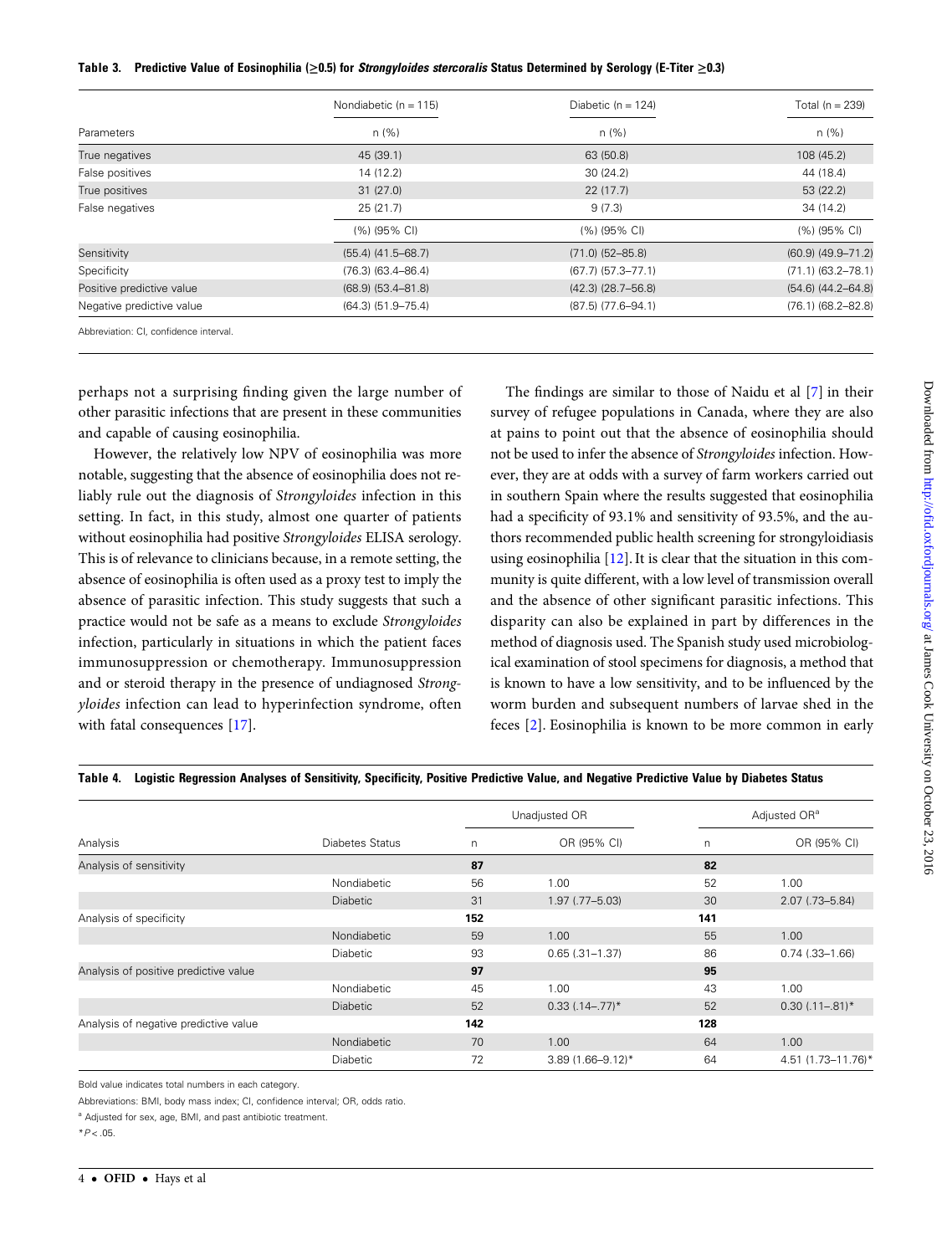<span id="page-4-0"></span>or acute Strongyloides infections, when worm burden and larval counts are highest, and to decline and become more variable in chronic infection, presumably through the mechanism of parasite-induced immunomodulation in the host [5, [18](#page-5-0)]. Use of fecal testing for diagnosis would therefore tend to select earlier infections, with higher worm counts and therefore higher rates of eosinophilia, whereas ELISA testing would detect more chronic infections where immunomodulation had resulted in more variable eosinophilia.

This study found that the prevalence of eosinophilia in diabetic subjects was no different to that in nondiabetic. This is at odds with the findings of a much larger cross-sectional study performed in China that demonstrated a negative relationship between eosinophilia and insulin resistance and T2DM [\[19](#page-5-0)]. However, the Chinese study was conducted in a population where both helminth infection and eosinophilia are less prevalent and where other, noninfectious causes of eosinophilia are likely to be more common.

Data from this community published elsewhere demonstrate a negative relationship between Strongyloides infection and T2DM [1]. It is postulated that this effect is again due to parasite-induced immunomodulation affecting the hosts' metabolic system in chronic infections and resulting in increased insulin sensitivity. Laboratory evidence suggests that eosinophilic infiltration of adipose tissue due to helminth infection promotes the presence of alternatively activated macrophages, which in turn act to increase insulin sensitivity [\[15](#page-5-0)].

However, this study showed a higher prevalence of eosinophilia in ELISA-positive diabetics and demonstrates that the absence of eosinophilia in diabetic subjects is more closely linked with the absence of Strongyloides antibodies. This might be explained if the diabetic group contains a greater proportion of acute or recent infections, resulting in a more marked eosinophilia, as opposed to chronic and immune-modulated infections, where eosinophilia is less pronounced and where the past eosinophilic infiltration of adipose tissue has contributed to a lower prevalence of T2DM.

It is equally plausible that T2DM itself is responsible for the higher rate of eosinophilia. A recently published paper looked at the relationship between the human adipokine resistin and multiple helminth infections. It found that higher resistin levels were associated with a more pronounced inflammatory response, a higher worm burden, and reduced worm clearance [\[20](#page-5-0)]. Type 2 diabetes mellitus along with obesity and metabolic syndrome has been variably linked with elevated levels of resistin [[21\]](#page-5-0). In addition, data from this study published elsewhere found that T2DM was associated with treatment failure in Strongyloides infection, suggesting that the immune response may be altered in diabetics [[14\]](#page-5-0).

Perceived weaknesses of this study may be that it relies on ELISA serology alone for diagnosis rather than microscopy, which is the most specific test; however, we believe this is outweighed by the superior sensitivity of the serological test. It is clear that the numbers involved in this study are small, and further larger studies may be of benefit. In addition, no distinction was made between mild, moderate, and severe eosinophilia, with the single cutoff point of  $0.5 \times 10^9$ /L being used. It may be that using a lower threshold for eosinophilia might improve the NPV of the test.

## CONCLUSIONS

This study supports the use of ELISA testing for Strongyloides infection as a screening test for patients in endemic Aboriginal communities regardless of their eosinophilia status, and it suggests the practice of presuming the absence of infection in patients without eosinophilia is not a safe one. It may be that the absence of eosinophilia might be of some use in the decision to screen or treat for strongyloidiasis in the diabetic population in this community. Further studies would be needed to assess whether this is the case in other settings where the disease is endemic and to further examine the link between eosinophilia and T2DM.

### Supplementary Data

[Supplementary material](http://ofid.oxfordjournals.org/lookup/suppl/doi:10.1093/ofid/ofw029/-/DC1) is available online at Open Forum Infectious Diseases online [\(http://OpenForumInfectiousDiseases.oxfordjournals.org/](http://OpenForumInfectiousDiseases.oxfordjournals.org/)).

#### Acknowledgments

We acknowledge the role of the people of the Kutjungka region in this research.

Financial support. R. M. is the recipient of an Australian Research Council Fellowship.

Potential conflicts of interest. All authors: No reported conflicts. All authors have submitted the ICMJE Form for Disclosure of Potential Conflicts of Interest.

#### References

- 1. Hays R, Esterman A, Giacomin P, et al. Does Strongyloides stercoralis infection protect against type 2 diabetes in humans? Evidence from Australian aboriginal adults. Diabetes Res Clin Pract 2015; 107:355–61.
- 2. Requena-Mendez A, Chiodini P, Bisoffi Z, et al. The laboratory diagnosis and follow up of Strongyloidiasis: a systematic review. PLoS Negl Trop Dis 2013; 7:e2002.
- 3. Bisoffi Z, Buonfrate D, Sequi M, et al. Diagnostic accuracy of five serologic tests for Strongyloides stercoralis infection. PLoS Negl Trop Dis 2014; 8:e2640.
- 4. Buonfrate D, Sequi M, Mejia R, et al. Accuracy of five serologic tests for the follow up of Strongyloides stercoralis infection. PLoS Negl Trop Dis 2015; 9:e0003491.
- 5. Klion AD, Nutman TB. The role of eosinophils in host defense against helminth parasites. J Allergy Clin Immunol 2004; 113:30–7.
- 6. Salvador F, Sulleiro E, Sanchez-Montalva A, et al. Usefulness of Strongyloides stercoralis serology in the management of patients with eosinophilia. Am J Trop Med Hyg 2014; 90:830–4.
- 7. Naidu P, Yanow SK, Kowalewska-Grochowska KT. Eosinophilia: a poor predictor of Strongyloides infection in refugees. Can J Infect Dis Med Microbiol 2013; 24:93–6.
- 8. Seybolt LM, Christiansen D, Barnett ED. Diagnostic evaluation of newly arrived asymptomatic refugees with eosinophilia. Clin Infect Dis 2006; 42:363–7.
- 9. Repetto SA, Duran PA, Lasala MB, Gonzalez-Cappa SM. High rate of Strongyloidosis infection, out of endemic area, in patients with eosinophilia and without risk of exogenous reinfections. Am J Trop Med Hyg 2010; 82:1088–93.
- 10. Gill GV, Bailey JW. Eosinophilia as a marker for chronic Strongyloidiasis–use of a serum ELISA test to detect asymptomatic cases. Ann Trop Med Parasitol 1989; 83:249–52.
- 11. Salas-Coronas J, Cabezas-Fernandez MT, Vazquez-Villegas J, et al. Evaluation of eosinophilia in immigrants in Southern Spain using tailored screening and treatment protocols: a prospective study. Travel Med Infect Dis 2015; 13:315–21.
- 12. Roman-Sanchez P, Pastor-Guzman A, Moreno-Guillen S, et al. High prevalence of Strongyloides stercoralis among farm workers on the Mediterranean coast of Spain: analysis of the predictive factors of infection in developed countries. Am J Trop Med Hyg 2003; 69:336–40.